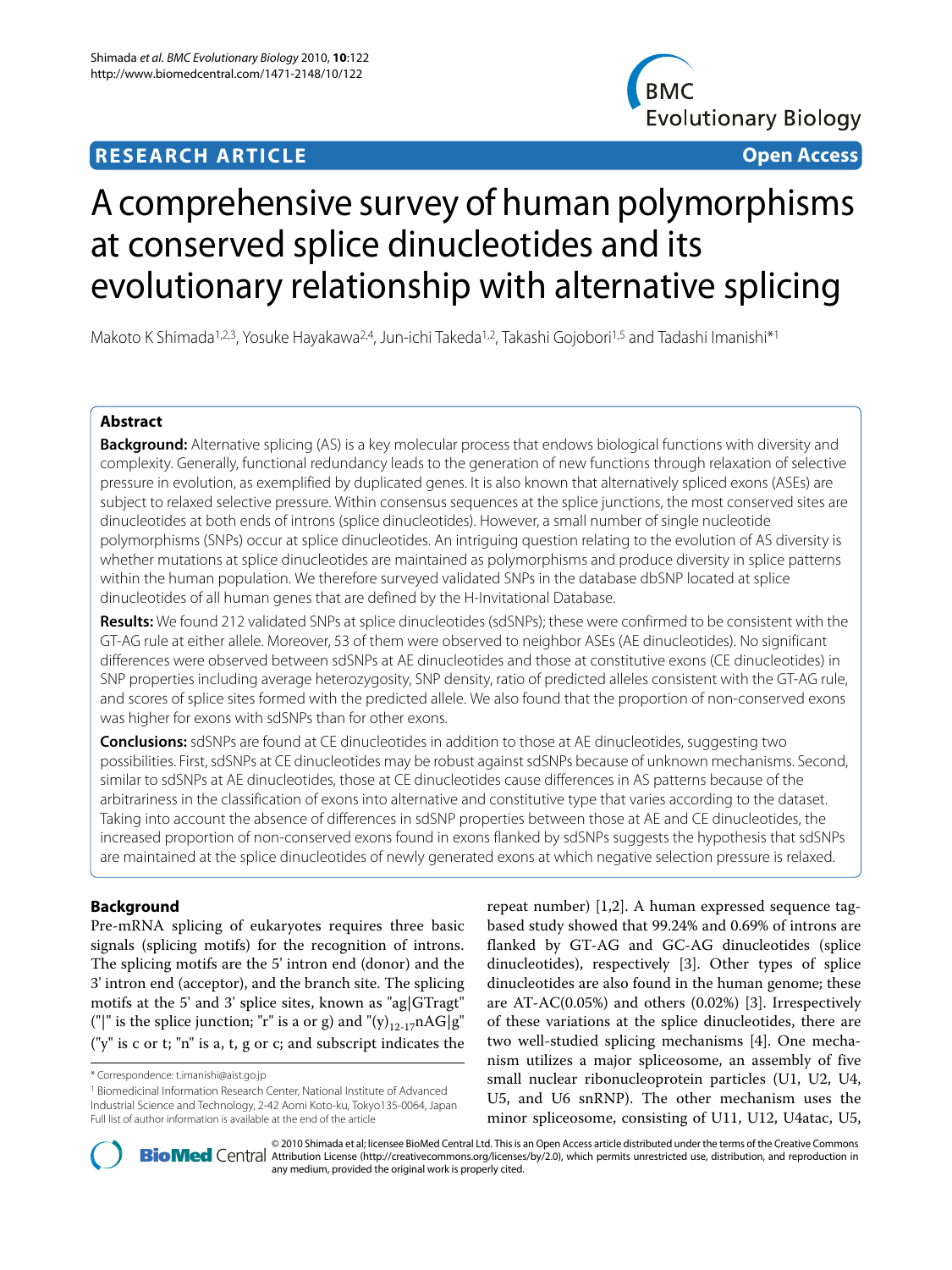and U6atac, instead. Thus, most of exons are flanked by the virtually "invariant" GT and AG dinucleotides (splice dinucleotides) [[1\]](#page-10-0). Other additional splicing motifs, such as enhancers and silencers located in exons and introns have vast variety in motif signals and locations, but contribute to splicing fidelity.

Some single base-pair substitutions occurring at the "invariant" splice dinucleotides cause alteration of splice patterns and are associated with serious diseases, for example, NF1 [[5\]](#page-10-4), GSTM4 [\[6](#page-10-5)], cyclin D1 [\[7](#page-10-6)], NUDT1(MTH1) [[8\]](#page-10-7), and LDLR [\[9](#page-10-8)], (for review, see [[10,](#page-10-9)[11\]](#page-10-10)). The Human Genome Mutation Database (HGMD) at the Institute of Medical Genetics in Cardiff [[12,](#page-10-11)[13\]](#page-10-12) has annotated a total of 9267 entries for mutations in the vicinity of splice sites, which include 2362, 756, 1199, and 1355 entries for mutations at splice dinucleotides at sites '+1(G)', '+2(T)', '-2(A)', and '-1(G)', respectively [\[14](#page-10-13)]. The databases DBASS5 [\[15](#page-10-14)] and DBASS3 [[16](#page-10-15)] contain 431 and 283 details of aberrant splice sites, respectively [[14](#page-10-13)], which are generated as a result of disease-causing mutations in humans.

While other single base-pair substitutions at splicing dinucleotides are known to be maintained as single nucleotide polymorphisms (SNPs) in human populations [[17,](#page-10-16)[18\]](#page-10-17), the question is: "what determines whether a single base-pair substitution at a splice dinucleotide will be maintained as a SNP or eliminated from the population?"

To address this question, we evaluated SNPs at splice dinucleotides (sdSNPs) in the context of selective pressure in the course of evolution. Generally, functional constraints on exons differ between alternatively spliced exons (ASEs) and constitutively spliced exons (CSEs). ASEs are subject to relaxed negative selective pressure, which is suggested by their significantly higher Ka/Ks values compared with other exons [[19\]](#page-10-18). This relaxation is the most fundamental conceptual constituent of exon creation via alternative splicing (AS) and was first proposed at the time of the discovery of the exon/intron structure in the 1970s [[20\]](#page-10-19). Recent studies revealed that AS is an important mechanism for creating new exons [[21-](#page-10-20)[24](#page-10-21)] and that accelerated accumulation of SNPs at additional splicing motifs after gene duplication enhances exon generation [[25\]](#page-10-22).

Current advances in genome informatics and comparative genomics demonstrate that ASEs can be sub-divided into two contrasting categories. When ASEs are classified as conserved or non-conserved in exon structure, low synonymous rates are characteristic of conserved ASEs but not of those with non-conserved exonic structure [[26\]](#page-10-23). Moreover, when they are classified as boundaryshifting (complex) ASEs or non-boundary shifting (simple) ASEs (those of the former type change the exon/ intron boundaries of the flanking exons whereas those of the latter type do not), complex ASEs are under stronger

selection pressure at the amino acid level but less pressure at the RNA level than CSEs, while reverse trends were observed in simple ASEs [[27,](#page-11-0)[28\]](#page-11-1). These opposite evolutionary effects between different AS patterns have been discussed as a key role of AS in the 'switch-like' regulation of gene expression [\[29](#page-11-2)].

If it is supposed that sdSNPs are related to variation within populations in the regulation of gene expression through alterations in splicing patterns, the evolutionary profiles of sdSNP may differ between sdSNPs flanking ASEs (sdSNPs at AE dinucleotides) and those flanking CSEs (sdSNPs at CE dinucleotides).

Here, we extracted the sdSNPs from all human genes, and evaluated them by comparing flanking exon properties between ASEs or CSEs. Each group was subsequently divided into three subgroups according to exon conservation status between human and mouse, namely transcript-conserved, genome-conserved, and non-conserved (See Methods for details of the criteria used). We found that sdSNPs exist in the human genome with high allele frequencies, and with no significant difference in flanking exon properties between ASEs and CSEs. Moreover, we also found that these sdSNPs are prone to be maintained at the splice dinucleotides of newly generated exons. These results suggest that sdSNPs are associated with relaxed selection pressure for newly generated exons.

#### **Results**

#### **Validated SNPs at splice sites**

We surveyed 213 441 transcripts, defined by the H-Invitational Database (H-invDB) 4.6 [[30,](#page-11-3)[31\]](#page-11-4), containing 203 673 ASEs and 550 281 CSEs (a total of 753 954 exons) classified on the basis of information on exon usage (i.e., alternative or constitutive) determined by H-DBAS [\[32](#page-11-5)- [34\]](#page-11-6) (see the Methods section and Figure [1\)](#page-2-0). The numbers of splice sites counted after mapping these transcripts on the genome were 88 308 (176 616 bp), 216 835 (433 670 bp), and 305 143 (610 286 bp) in ASEs, CSEs, and total exons, respectively.

Figure [2](#page-3-0) shows the numbers of transcripts in each filtering process. Numbers in parentheses are the numbers of SNPs or numbers counted uniquely on the genome sequence. Among the total transcripts, we found 596 combinations of transcript and sdSNP in which at least one of the SNP alleles followed the GT-AG rule. Of these, 67 were at AE dinucleotides and 529 were at CE dinucleotides (Additional file [1,](#page-10-24) Table S1). These combinations of transcript and sdSNP consisted of 53 and 159 for sdSNPs at AE and CE dinucleotides, respectively (Process 3 in Figure [2\)](#page-3-0). We could predict SNP alleles in 47 and 175 transcripts of AE and CE dinucleotides, respectively (Process 4 in Figure [2](#page-3-0)) and provide information such as gene names, SNP positions, and SNP heterozygosities (Additional file [1](#page-10-24), Table S2). Updated data on these sdSNPs will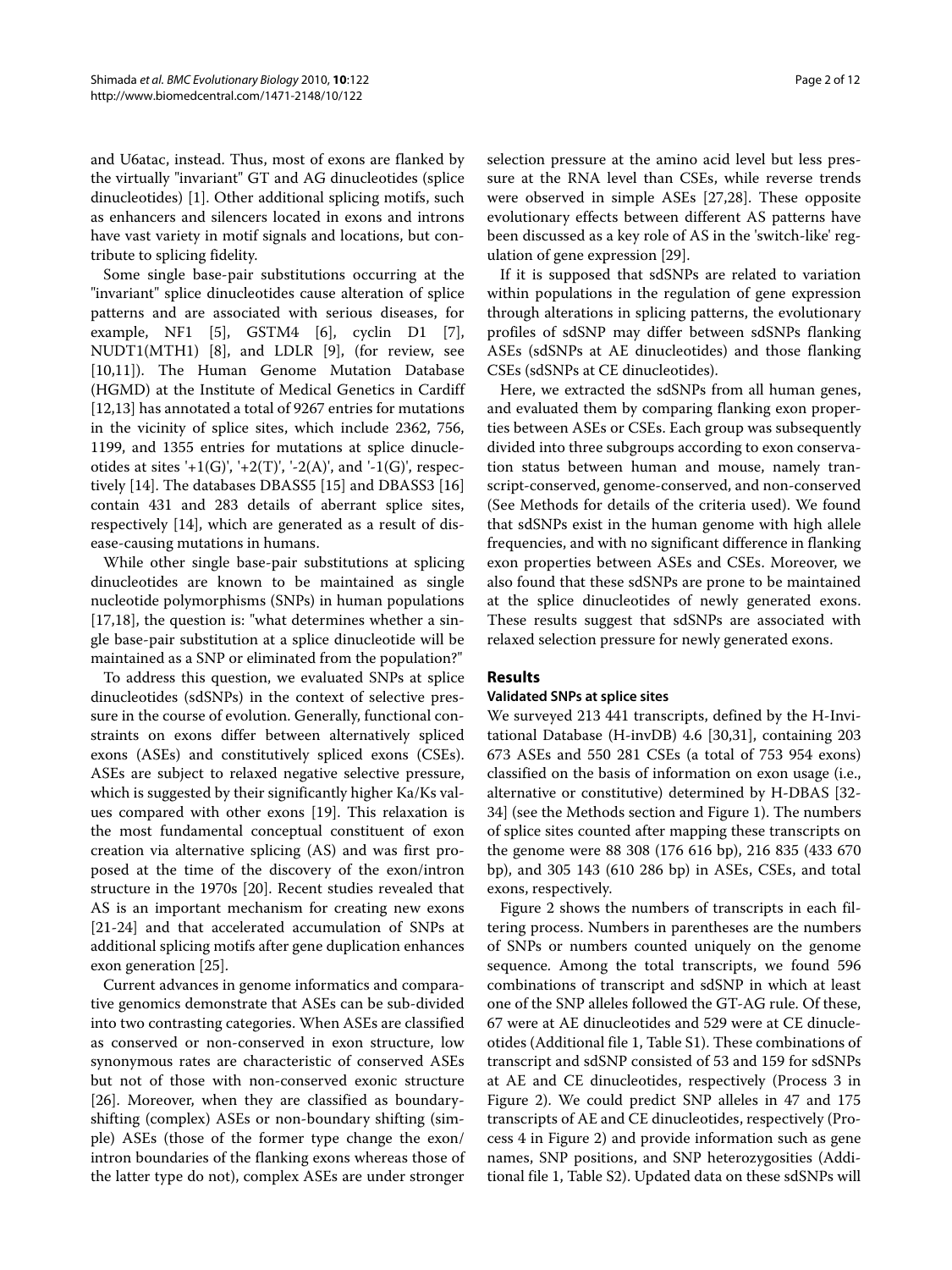<span id="page-2-0"></span>

**Figure 1 Method**. (A) Investigated sites with exon/intron boundaries. We searched dbSNP build 127 (green box) for SNPs on splice dinucleotides (+1, +2, -1, -2) at both edges of whole introns of the human genes defined by H-InvDB (orange box). We named these SNPs "sdSNPs", and examined whether their alleles satisfied the GT-AG rule (red box), which requires that the 5' and 3' ends of introns should be GT and AG sequences, respectively. Blue boxes and dotted lines are exonic and intronic regions. (B) Allele estimation method for SNPs at splice dinucleotides. To estimate the SNP (SNP2, red arrow) allele (red question mark) of each transcript sequence that had been spliced out, we used different SNPs (SNP1, blue arrow) located in the nearest exon of the same transcript. Assuming linkage disequilibrium between a SNP at a splice dinucleotide (e.g., SNP2, whose alleles are G and C) and that in an exon (SNP1 whose alleles are A and T), we estimated alleles of SNP2 in transcript 1 (brown) and transcript 2 (pink) using a BAC clone sequence (gray bar). In this case, transcript 1 was estimated as the same haplotype as the BAC sequence because transcript 1 has A at the SNP1 as in BAC sequence. See text (Methods) for detail. (C) Example in which a SNP gives another exon boundary This example shows that the SNP (bold in box) whose alleles are A and G make two possible exon/intron boundaries consistent with the GT-AG rule (Boundary-1 Allele-G and Boundary-2 Allele-A). When the G allele is given, the exon/intron boundary is the next base of the SNP. When A alleles are given, the boundary is shifted one base downstream. The lower-case and capital letters indicate intronic and exonic regions, respectively. The red "ag" indicates a match to 3' splice site sequences.

be continuously provided in the VarySysDB database [[35,](#page-11-7)[36\]](#page-11-8).

#### **SNP distribution and density at splice dinucleotides**

We calculated the proportions of SNP sites among the total sites at splice dinucleotides. These were 0.030% (53 SNPs/176 616 bp), 0.037% (159 SNPs/433 670 bp), and 0.139% (1 604 284 SNPs/1 150 855 755 bp) for AE dinucleotides, CE dinucleotides, and intron regions, respectively. The densities of sdSNPs in both AE and CE dinucleotides were significantly lower than that in introns, as is generally known ( $P < 0.001$  for both of AE dinucleotides vs. introns and CE dinucleotides vs. introns). On the other hand, there was no significant difference between SNP density for sdSNPs at AE and CE dinucleotides (Table 1).

#### **Conservation of exons flanked by SNPs**

We examined the conservation statuses of exons flanked by sdSNPs by aligning genome sequences with full-length transcripts of human and mouse. The conservation statuses of exons flanked by sdSNPs are available for 44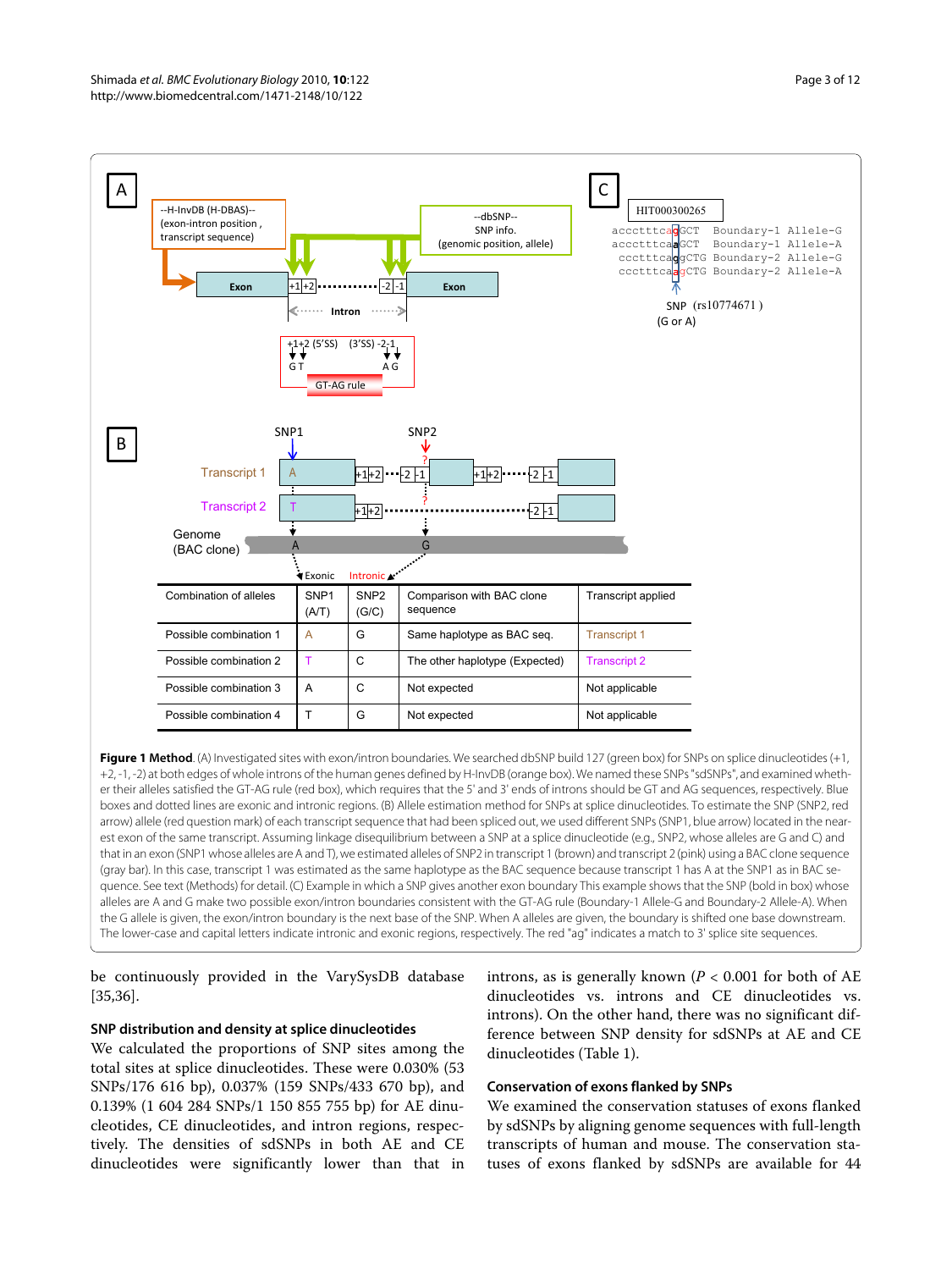<span id="page-3-0"></span>

are listed in Additional file [1,](#page-10-24) Table S1.

sdSNPs (i.e., 25 out of 53 sdSNPs at AE dinucleotides and 19 out of 159 sdSNPs at CE dinucleotides; Process 6 in Figure [2](#page-3-0)). These exons flanked by sdSNPs were classified into three categories according to whether exon and genome sequences are conserved between mouse and human, i.e., transcript-conserved, genome-conserved, and non-conserved (see Methods). The proportions of these three categories were compared between exons flanked by sdSNPs ("Flanked by SNPs" in Figure [3](#page-5-0)) and all exons in the human ("All" in Figure [3\)](#page-5-0). The proportion of non-conserved exons was dramatically increased when exons were flanked by sdSNPs (Flanked by SNPs (50%) vs. All (14%),  $\chi^2 = 47.47$ ,  $P < 10^{-12}$ , Total in Figure [3](#page-5-0)). This tendency was also observed for both exon types when they were classified into ASEs and CSEs.

#### **Allele prediction and matching to the GT-AG rule**

To predict the alleles of sdSNPs for each transcript, we searched another SNP located in the transcribed region (cSNP) and combined both alleles of these two SNPs, supposing that linkage disequilibrium (LD) held between them and that the combination of alleles observed in the BAC sequences used for the reference genome was a haplotype (see Methods). Before applying this prediction to sdSNPs, we predicted alleles of all transcripts in H-InvDB and found that 98.8% of 3 197 363 CE dinucleotides and 95.7% of 177 136 AE dinucleotides followed the GT-AG rule. We could predict alleles in 47 out of 67 transcripts with sdSNPs at AE dinucleotides and in 175 out of 529 transcripts with sdSNPs at CE dinucleotides (Process 4 in Figure [2](#page-3-0)). Within these, we observed that the predicted alleles of the SNPs satisfied the GT-AG rule in 35 (74%)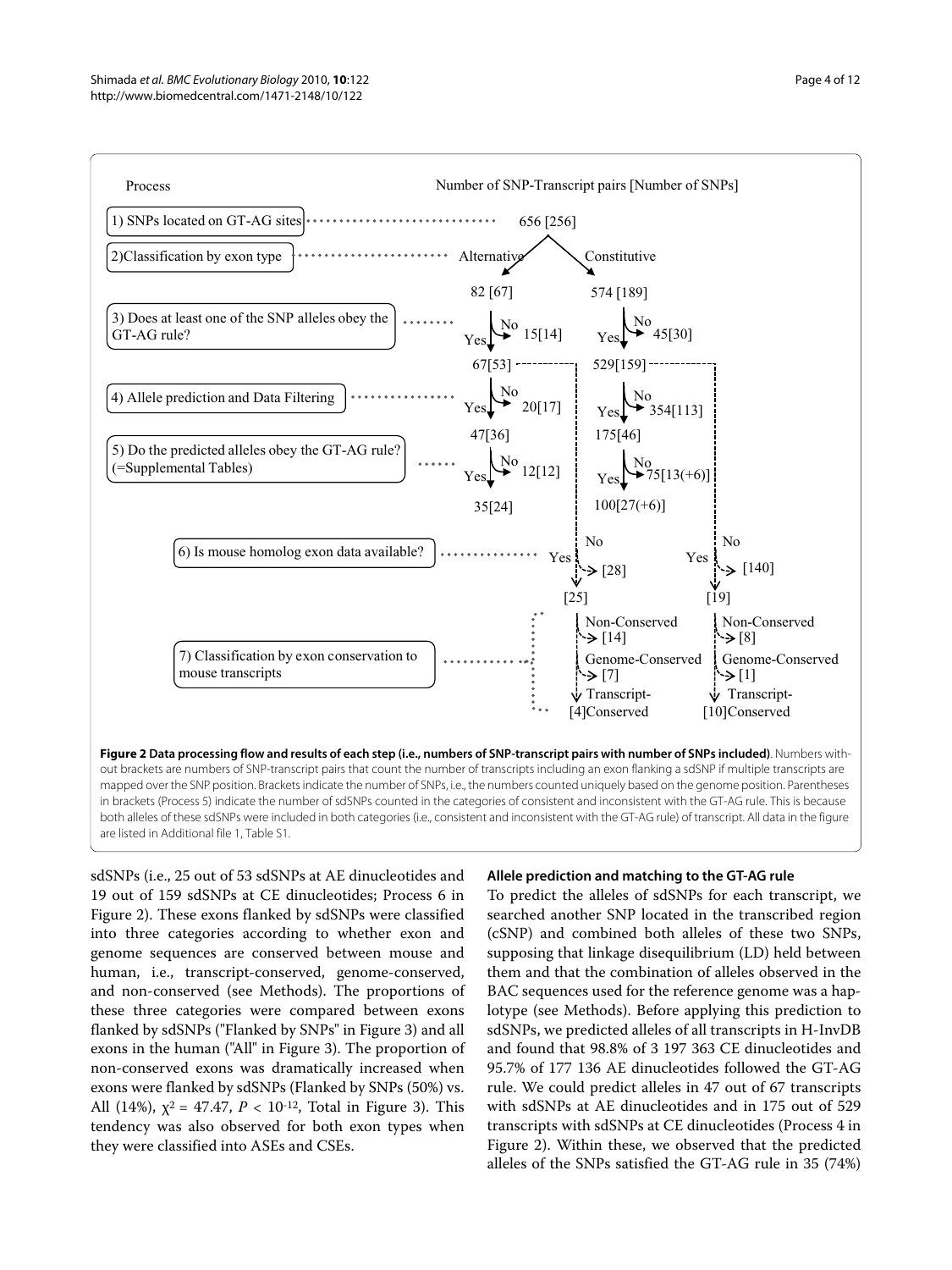| <b>Properties of sdSNP</b>                         | on ASEs |              | on CSEs |              |  |
|----------------------------------------------------|---------|--------------|---------|--------------|--|
| Heterozygosity <sup>1)</sup>                       | 0.24    | (S.E. 0.03)  | 0.19    | (S.E. 0.03)  |  |
| SNP density <sup>2)</sup>                          | 0.030%  |              | 0.037%  |              |  |
| #HITs accordance with<br>$GT-AG rule3$             | 35/47   | (74%)        | 100/175 | (57%)        |  |
| Splice score with<br>matched allele <sup>4)</sup>  | 8.534   | (S.E. 0.454) | 7.835   | (S.E. 0.600) |  |
| Splice score $\Delta$ two<br>alleles <sup>5)</sup> | 8.225   | (S.E. 0.087) | 8.235   | (S.E. 0.128) |  |

#### **Table 1: Comparison of sdSNP properties between ASEs and CSEs**

1) Average heterozygosity of sdSNPs.

2) Density of SNPs in splice dinucleotides. Note that the SNP density in intron regions is 0.139%.

3) Number of transcripts whose splice sites satisfy the GT-AG rule with the predicted allele/number of transcripts performed allele prediction assuming LD with the nearest cSNP. See Process 5 in Figure 2.

4) Average score of splice sites with the predicted alleles meeting the GT-AG rule. Splice scores were calculated using the MaxEnt program. 5) Average differences in score between the two splice sites from the two alleles of each sdSNP.

and 100 (57%) transcripts with sdSNPs at AE and CE dinucleotides, respectively (Process 5 in Figure [2](#page-3-0)). In this process, we defined sdSNPs as "constantly consistent" when only one allele of sdSNP was predicted to be consistent with the GT-AG rule in every transcript. sdSNPs whose predicted allele was inconsistent with the rule in every transcript were defined as "constantly inconsistent." When both alleles of a sdSNP were predicted (i.e., one allele was predicted to be consistent with the rule in some transcripts, but the other allele of the identical SNP was predicted to be inconsistent in other transcripts), the sdSNP was defined as "both cases." The six sdSNPs at CE dinucleotides were predicted to be "both cases;", accordingly, these six sdSNPs were counted in both categories- consistent and inconsistent with the GT-AG rule. No "both cases" were predicted in sdSNPs at AE dinucleotides (Process 5 in Figure [2](#page-3-0)). Consequently, 46 sdSNPs at CE dinucleotides were placed in three categories according to whether their predicted alleles satisfied the GT-AG rule; there were 6 sdSNPs with both alleles, 27 sdSNPs with constantly consistent alleles, and 13 sdSNPs with constantly inconsistent alleles (Process 5 in Figure [2](#page-3-0)). Among sdSNPs in AE dinucleotides, 24 and 12 were predicted to have constantly consistent alleles and constantly inconsistent alleles, respectively (Process 5 in Figure [2](#page-3-0)). Dinucleotide patterns obtained by the prediction of the SNP alleles are presented in Table [2](#page-6-0). In AE dinucleotides, the most abundant non-canonical dinucleotide pattern was GT-AC, which was found in three transcript-SNP pairs involved in three SNPs (Table 2). In CE dinucleotides, the most abundant non-canonical dinucleotide patterns were GT-TG and GT-AA, which were found in 37 transcript-SNP pairs and 9 SNPs, respectively (Table 2). The widely known non-canonical splice dinucleotide GC-AG was observed in one out of 12 (8%) and seven out of 75 (9%) transcript-SNP pairs not satisfying the GT-AG rule at AE and CE dinucleotides, respectively.

#### **Comparison of splice site scores**

The observation that more predicted alleles followed the GT-AG rule at AE dinucleotides (35/47, 74%) than at CE dinucleotides (100/175, 57%) may suggest that recognition of CSE is robust against SNPs at their dinucleotides, while recognition of ASE is sensitive to SNPs (Table 1). We checked whether exon strength of ASEs was generally weaker than that of CSE, and whether this explains the observation.

Figure [4](#page-7-0) indicates that the average scores of splice site sequences including SNP alleles consistent (triangle) and inconsistent (diamond) with the GT-AG rule were 7.835 and -0.348 in ASEs and 8.534 and -0.243 in CSEs. Consequently, SNPs altered splice site scores to an average of 8.225 and 8.235at AE and CE dinucleotides, respectively (Figure [4](#page-7-0), Table 1). This does not necessarily suggest that ASEs are weak exons. In addition, it does not imply that SNPs at AE dinucleotides change more drastically with exon strength than those at CE dinucleotides (Figure [4](#page-7-0)).

The differences in splice site scores between two alleles for each SNP are shown in Figure [5.](#page-8-0) The sdSNPs for which both alleles were predicted showed slightly lower differences than others, although differences between other categories were not significant.

We did not find any evidence to suggest that multiple sdSNPs interact with each other to maintain exon strength. First, exons flanked by multiple sdSNPs and introns with a sdSNP at both ends were not observed. Second, a splice dinucleotide located in two consecutive sdSNPs (rs3667 and rs1130151) was observed; however, these did not affect our analysis because the predicted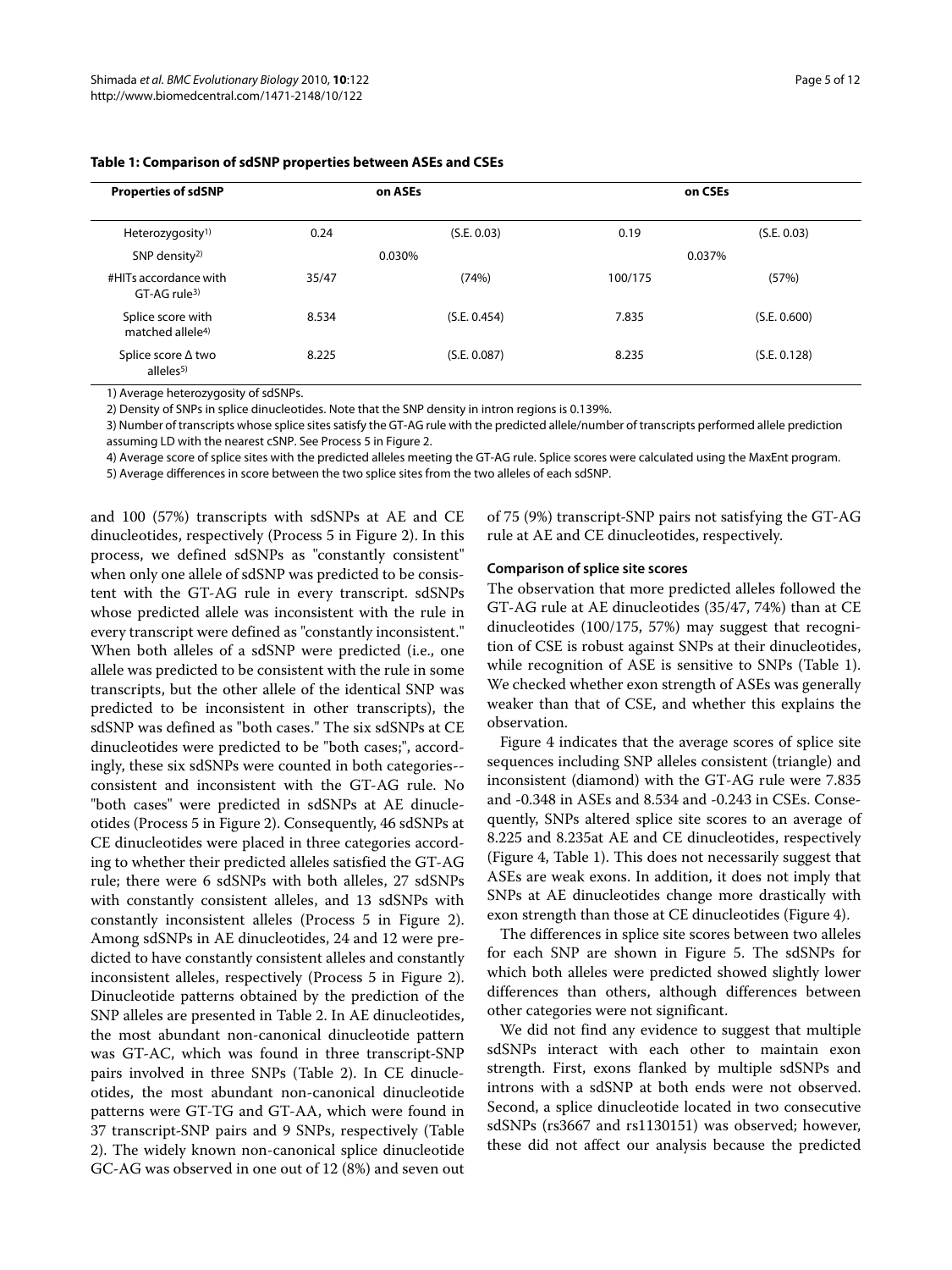<span id="page-5-0"></span>

Figure 2) and of all exons in the human genome (Panel A of Table 1 in [\[51\]](#page-11-12)).

haplotype did not follow the GT-AG rule, i.e., the AA haplotype was predicted at the 3' splice site.

#### **Discussion**

The SNP dataset includes validated SNPs only (see Methods). The heterozygosities of these selected SNPs indicate that most of them are common SNPs (Additional file [1](#page-10-24), Tables S1, Additional file [1,](#page-10-24) Table S2); the average heterozygosities of sdSNPs in AE and CE dinucleotides were 0.24 (S.E. 0.03) and 0.19 (S.E. 0.03), respectively (Table 1); the difference was not significant (Aspin-Welch's  $t = 1.15$ , df = 60,  $P > 0.05$ ). The SNP validation and heterozygosity data therefore suggest that SNPs observed in sdSNPs are not mutations related to serious disease but polymorphisms that are maintained in the human population.

All comparisons of various properties of the sdSNPs, including average heterozygosity, SNP density, the ratio of predicted alleles satisfying the GT-AG rule, and splice scores using the predicted allele, show no significant differences between ASEs and CSEs (Table 1). This suggests that sdSNPs are maintained regardless of whether the flanking exon is of the ASE or CSE type.

We mapped 212 sdSNPs in the human genome by searching the total human transcriptome. It is worth noting that 159 (75%) of these sdSNPs mapped to CE dinucleotides, and 53 sdSNPs (25%) mapped to AE dinucleotides (Process 3 in Figure [2\)](#page-3-0). The 53 sdSNPs mapped to AE dinucleotides suggests that these sdSNPs are potential candidates for AS polymorphisms, which are SNPs that alter the splicing pattern [\[37](#page-11-9)]. In contrast to sdSNPs at AE dinucleotides, it is an intriguing discovery that sdSNPs exist at CE dinucleotides: this means that exons adjacent to these SNPs would be recognized constitutively regardless of allele. One explanation for the existence of sdSNPs at CE dinucleotides is that they represent an inconsistency between the definition of CSE based on publicly available human transcript data and on diversity in exon usage, which is affected by cell or tissue type, developmental stage, external stimuli [[38,](#page-11-10)[39\]](#page-11-11), and genetic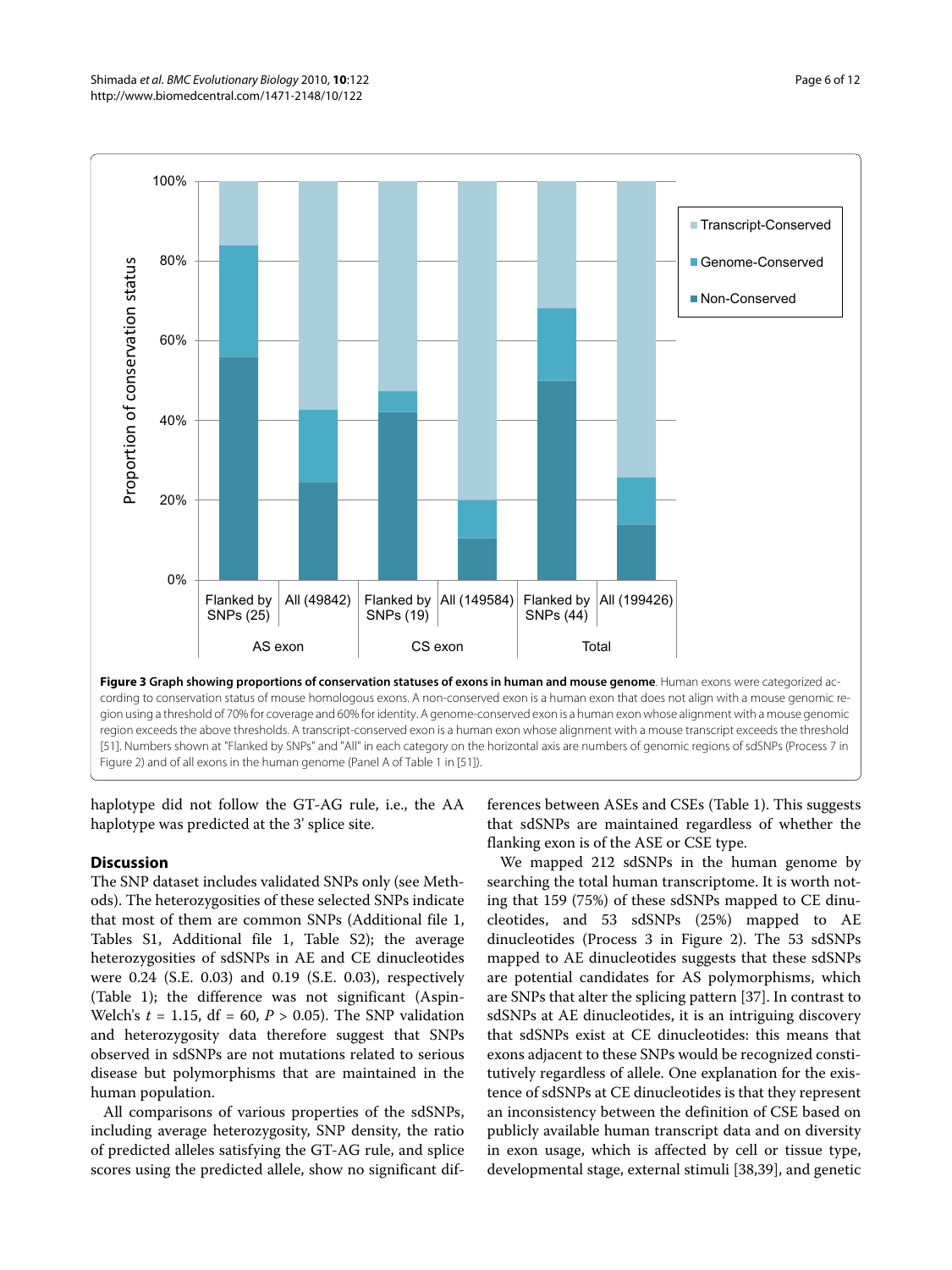|               |          | Constituitive                |                           |                   | <b>Altenative</b>            |
|---------------|----------|------------------------------|---------------------------|-------------------|------------------------------|
|               |          | Exclusive case <sup>1)</sup> | Shared case <sup>2)</sup> | <b>Total case</b> | Exclusive case <sup>1)</sup> |
| Canonical     |          | 87                           | 13                        | 100               | 35                           |
|               | GT-AG    | (27)                         | (6)                       | (33)              | (24)                         |
| Non-canonical | $GC-AG$  | $\pmb{0}$                    | $\overline{7}$            | $\overline{7}$    | $\mathbf{1}$                 |
|               |          | (0)                          | (3)                       | (3)               | (1)                          |
|               | $AT-AG$  | $\mathbf{1}$                 | $\overline{2}$            | $\overline{3}$    | 3                            |
|               |          | (1)                          | (2)                       | (3)               | (3)                          |
|               | $CT-AG$  | 6                            | $\mathbf 0$               | 6                 | $\mathbf{1}$                 |
|               |          | (3)                          | (0)                       | (3)               | (1)                          |
|               | $GA-AG$  | $\mathbf 0$                  | $\mathbf 0$               | $\pmb{0}$         | $\mathbf{1}$                 |
|               |          | (0)                          | (0)                       | (0)               | (1)                          |
|               | GT-AA    | 9                            | $\mathbf 0$               | 9                 | $\mathbf{1}$                 |
|               |          | (4)                          | (0)                       | (4)               | (1)                          |
|               | GT-AC    | $\overline{5}$               | $\mathbf 0$               | 5                 | $\mathbf{3}$                 |
|               |          | (1)                          | (0)                       | (1)               | (3)                          |
|               | GT-AT    | $\mathbf 0$                  | $\mathbf{1}$              | $\mathbf{1}$      | $\mathbf{1}$                 |
|               |          | (0)                          | (1)                       | (1)               | (1)                          |
|               | $GT-GG$  | 6                            | $\mathbf 0$               | 6                 | $\mathbf 0$                  |
|               |          | (2)                          | (0)                       | (2)               | (0)                          |
|               | GT-TG    | 37                           | $\mathbf 0$               | 37                | $\mathbf{1}$                 |
|               |          | (1)                          | (0)                       | (1)               | (1)                          |
|               | TT-AG    | $\mathbf{1}$                 | $\pmb{0}$                 | $\mathbf{1}$      | $\pmb{0}$                    |
|               |          | (1)                          | (0)                       | (1)               | (0)                          |
|               | Subtotal | 65                           | 10                        | 75                | 12                           |
|               |          | (13)                         | (6)                       | (19)              | (12)                         |
| <b>Total</b>  |          | 152                          | 23                        | 175               | 47                           |
|               |          | (40)                         | (12)                      | (52)              | (36)                         |

# <span id="page-6-0"></span>**Table 2: Number of transcript-SNP pairs (number of SNPs)**

1) Only a single allele is predicted for all transcripts. This includes all SNPs flanked by AS exons.

2) Both alleles were predicted depending on transcript. This was found only in constitutive exons.

variation [\[40-](#page-11-13)[44](#page-11-14)]. The number of ASEs is increasing as detection methods develop [\[29](#page-11-2)[,45](#page-11-15)[,46](#page-11-16)]. Because we defined CSEs based on publicly available human transcript data, our CSE category may include some ASEs if defined according to deep sequencing technology. Moreover, the number of specimens used for the current fulllength cDNA data is smaller than that for SNP surveys in the dbSNP database. This may also lead to a difference between our definition of ASEs and that after taking polymorphism into consideration. Thus, CSEs are defined arbitrarily and vary with the amount of transcript data, which means that the ASEs in our dataset are likely

to be highly alternatively spliced but that the CSEs are not necessarily constitutive. Comparison between genome and transcript sequences using common numerous specimens may resolve this uncertainty.

Another explanation is that CSE is robust against SNPs at their splice dinucleotides because of an unknown mechanism that can work even if the GT-AG rule is partially violated. U1-independent splicing may be an example that supports this explanation [[47](#page-11-17),[48](#page-11-18)]. Although the detailed mechanism of U1-independent splicing is unclear and further research is needed, hF1γ intron 9, whose 5' splice site sequences are different from the con-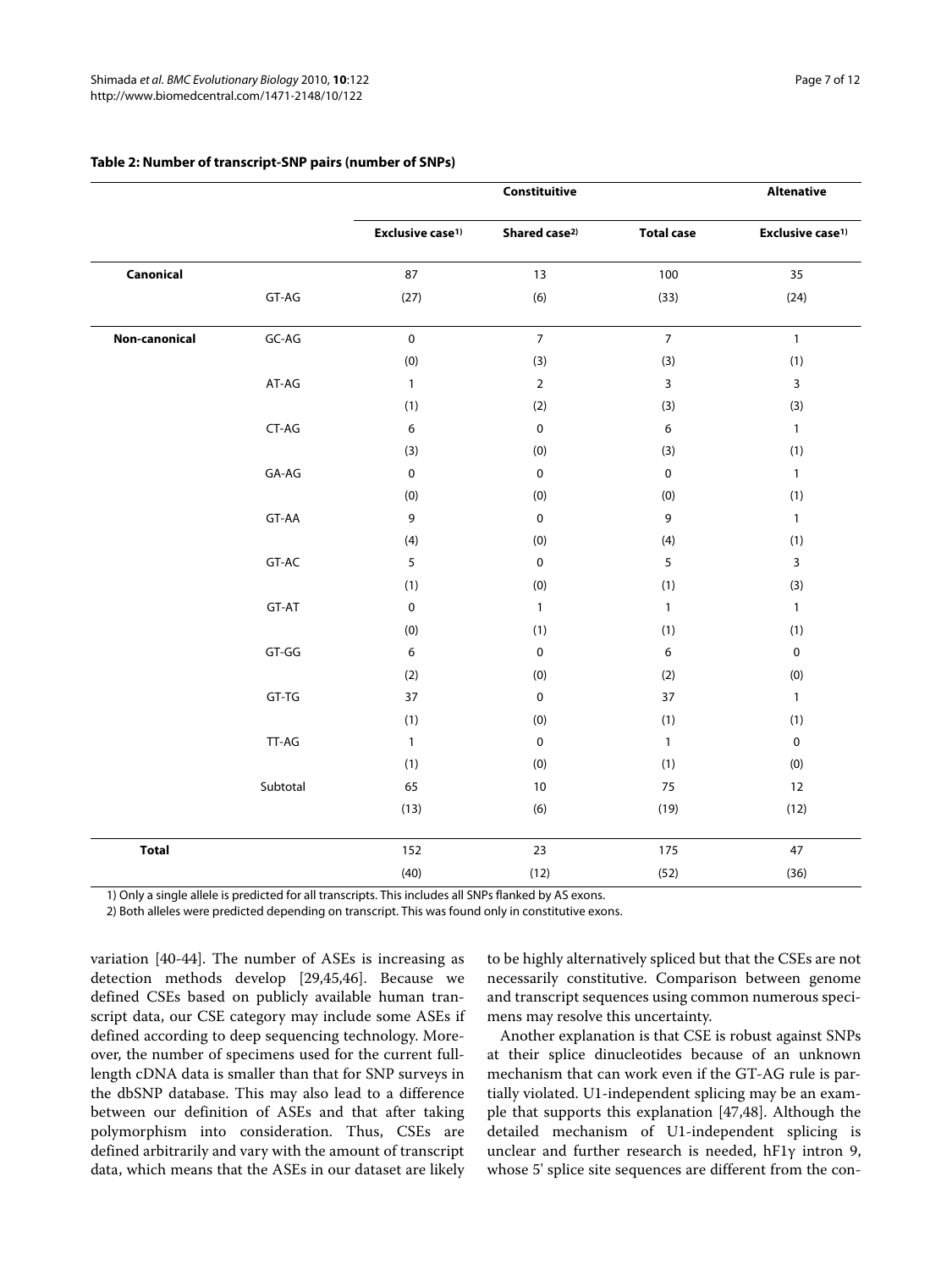<span id="page-7-0"></span>

sensus sequence at positions -3 and +5, spliced out without U1 snRNP. In this way, the 5' splice sites of these CSEs may be relaxed from selective pressure, which leads to maintenance of the sdSNPs at CE dinucleotides.

Our observation that the proportion of non-conserved exons was higher than that of conserved exons when the exons were flanked by sdSNPs suggests a relationship between exons with sdSNPs and newly generated exons (Figure [3](#page-5-0)). A question arises whether maintained sdSNPs lead to the generation of new exons, or whether newly generated exons bring about the maintenance of new flanking sdSNPs. Previous studies reported a lower degree of conservation of ASEs than CSEs and constructed models in which exons were generated as ASEs [[21,](#page-10-20)[49,](#page-11-19)[50\]](#page-11-20). A previous study using the same datasets as the present study also showed that a limited proportion (6%) of AS variants was conserved between human and mouse [[51](#page-11-12)]. Taking account of these, it is unlikely that as many CSEs are generated as ASEs. Consequently, our finding of no significant difference between ASEs and

CSEs regarding sdSNPs suggests only a low possibility that sdSNPs lead to the generation of new exons. Instead, newly generated exons can be considered to serve additional functions and to be subject to relaxed selective pressure, in accord with the relaxation that occurs with duplicated genes (i.e., evolution by gene duplication) [\[52](#page-11-21)]. Our results suggest that newly generated exons allow the maintenance of flanking sdSNPs because of relaxed selective pressure on these exons.

#### **Conclusions**

We found 212 validated sdSNPs in the dbSNP database that were consistent with the GT-AG rule at either allele. Proportion of non-conserved exon was higher when the exons were flanked by sdSNPs. We found no significant difference in the properties of sdSNPs between the two types of flanking exon (ASEs and CSEs). This includes average heterozygosity, SNP density, the proportion of predicted alleles satisfying the GT-AG rule, and scores for splice sites formed with predicted alleles.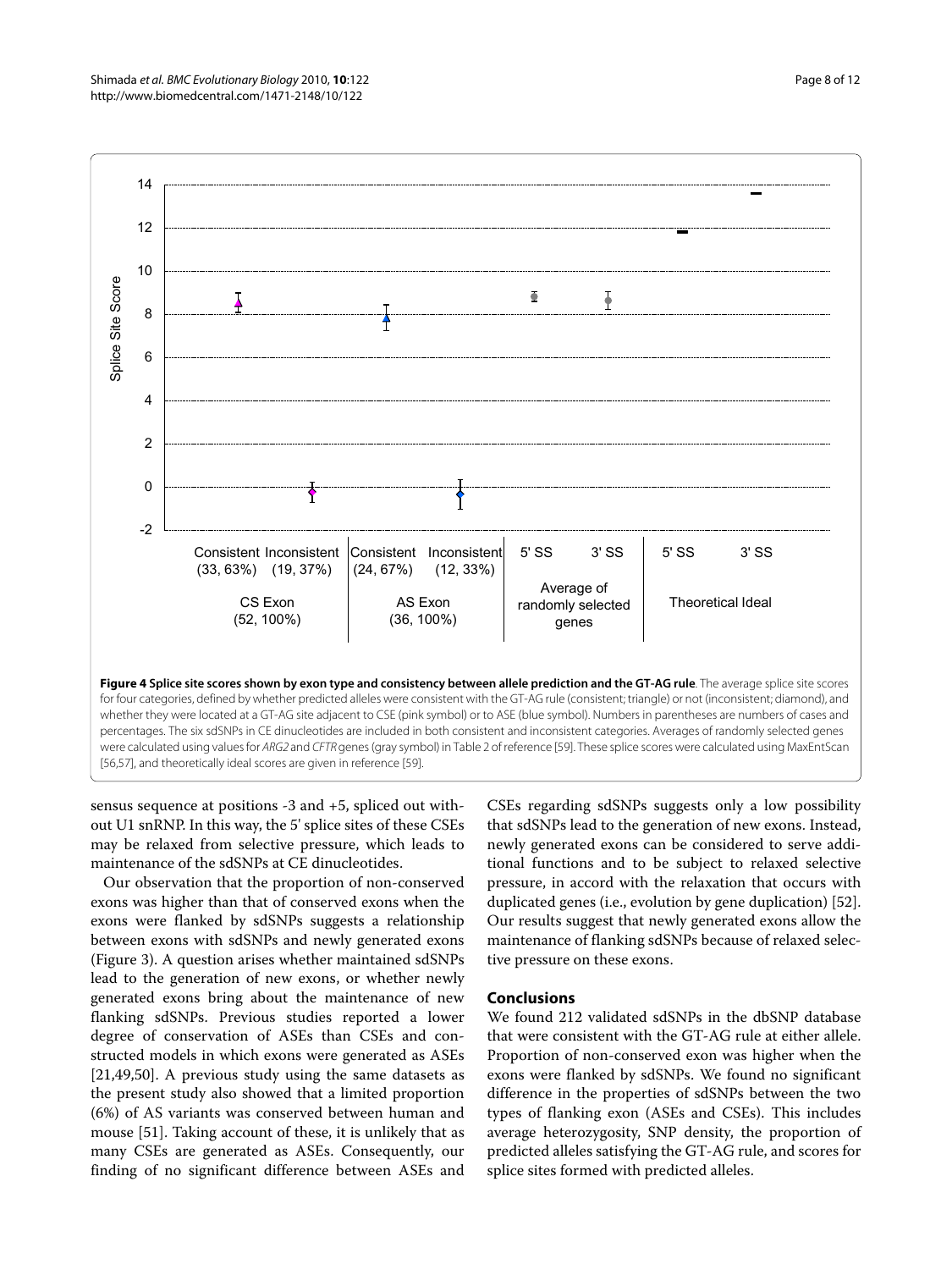<span id="page-8-0"></span>

The sdSNPs flanking ASEs can be explained by SNPs that alter the splicing pattern by their alleles, while the existence of sdSNPs flanking CSEs requires an explanation for constitutive splicing even when an expressed allele violates the GT-AG rule. Although this may be explained by the arbitrariness of the definition of the CSE, which varies among dataset, it suggests that a novel splicing mechanism makes CSEs robust against sdSNPs, such as U1-independent splicing.

Taking account of previous studies suggesting an exon generation model through ASEs, there is little likelihood that sdSNPs provide as much opportunities to generate CSEs as ASEs. Our finding of similar properties of sdSNPs between ASEs and CSEs does not suggest the possibility that sdSNPs are exon generators. Instead, the increased proportion of non-conserved exons found in exons flanked by sdSNPs suggests the hypothesis that sdSNPs are maintained at the splice dinucleotides of newly generated exons whose negative selection pressures are relaxed.

#### **Methods**

#### **Determination of exon/intron structure using H-InvDB**

We used a comprehensive annotation resource for all human transcripts released by the H-Invitational Data-

base 4.6 (H-InvDB\_4.6 [\[30](#page-11-3)]), which includes gene structure, transcript mapping location, and splice isoforms [[31\]](#page-11-4). These data from H-InvDB\_4.6 include all of the publicly available 120 558 human mRNAs mapped onto the human genome sequence (NCBI build 36.1) [\[53](#page-11-25)], forming 34 699 gene clusters, each of which we regarded as a putative "locus" (Figure [1A](#page-2-0)).

The H-Invitational consortium discriminates ASEs from CSEs using the H-Inv transcripts as previously described [\[32](#page-11-5)[,33](#page-11-26)]. The ASEs obtained include the following types: cassette, internal acceptor, internal donor, mutually excusive, and retained intron. H-Inv transcripts with the same gene structure were grouped, and a representative AS variant (RASV) was selected from each group [\[32](#page-11-5)[,54](#page-11-27)].

From all H-Inv transcripts, 80 997 were identified as AS variants and 41 289 were selected as RASVs [\[33](#page-11-26)]; these contained 107 606 ASEs and 298 102 CSEs (a total of 405 708 exons). We determined splice dinucleotides of all exons included in the filtered H-Inv transcripts using the genome position annotated in H-InvDB\_4.6 (Figure [1](#page-2-0)A). We calculated the number of splice sites in the human genome by mapping all the RASV exons into the human genome.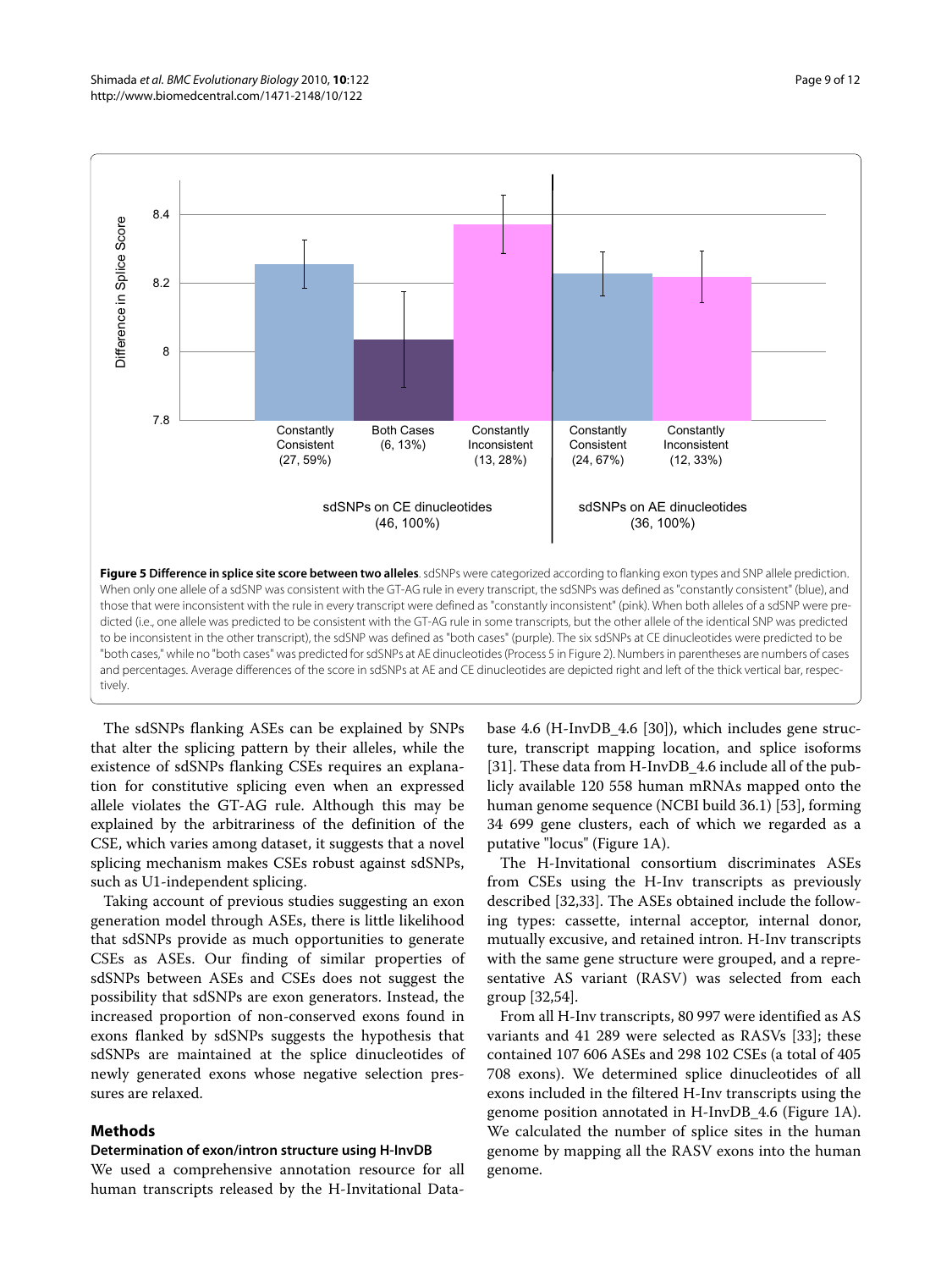## **Extraction of SNPs at splice dinucleotides from dbSNP build 127**

We searched for SNPs located at splice dinucleotides using the downloaded data of dbSNP build 127 [\[55](#page-11-28)]. The downloaded SNP data were mapped onto transcript positions (Figure [1](#page-2-0)A). We classified these retrieved SNPs located at splice dinucleotides into the following two groups according to the determination of ASEs and CSEs by H-DBAS: splice sites adjacent to ASEs; and those of CSEs, [[32,](#page-11-5)[33\]](#page-11-26). We selected validated SNPs from dbSNP to avoid inserting sequencing errors into our dataset. Such errors are prone to occur at the G base of 3' splice dinucleotides because of suppression of G after incorporation of A [[18\]](#page-10-17). We removed the SNP-transcript pairs in which neither allele followed the GT-AG rule (Process 3 in Figure [2](#page-3-0)).

#### **Calculation of SNP density**

To calculate SNP densities in splice dinucleotides of ASEs and CSEs, we obtained the total length of each splice dinucleotide region in the genome by mapping splice dinucleotides of all RASVs given by H-DBAS [\[32](#page-11-5)[,33](#page-11-26)] onto the human reference genome sequence (NCBI build 36.1) [[53\]](#page-11-25). For the comparison with average SNP density in the intron region, we defined the total intron length as the region obtained by subtracting the total length of exons from all representative transcripts in H-InvDB\_4.6. We excluded the region when an intron overlapped with an exon of another representative transcript. Thus, we counted validated SNPs within the total intron region and calculated the total length of the intron.

### **Allele prediction of SNPs at splice dinucleotides and inspection of agreement with the GT-AG rule**

Since splice dinucleotides occur at both ends of introns, transcript sequences do not contain splice dinucleotides. To predict the SNP allele at splice dinucleotides for each transcript, we searched for another SNP that was most closely located at the exon neighboring the splice dinucleotides in every transcript. We extracted alleles of these two SNPs from published BAC clone sequences used for the human genome project [[53\]](#page-11-25). We presumed the combination of alleles of these two SNPs was a haplotype, assuming LD between them. We also presumed that the other combination of the other alleles at the two SNPs formed another haplotype. According to the allele of the exonic SNP on a transcript, we determined which haplotype corresponded to each of the transcripts (Figure [1](#page-2-0)B). In the case of Figure [1](#page-2-0)B, transcript 1 was estimated as the same haplotype as the BAC sequence because the sequence at the SNP1 position on the BAC sequence is A, and transcript 1 also has A at the same position. Consequently, because the SNP2 position of the BAC sequence has G, the SNP2 allele of the transcript 1 was estimated as G. Transcript 2 was estimated as a different haplotype from the BAC sequence because of the difference in sequence at the SNP1 position, which led to the prediction that the SNP2 allele is different from the haplotype of the BAC sequence. In this case there are four possible combinations of the two alleles (table in Figure [1](#page-2-0)B). Among these, however, two combinations (A at SNP1 and G at SNP2, T at SNP1 and C at SNP2) are expected to be haplotypes, assuming LD between the two SNPs.

For all transcripts, we examined whether the allele of each sdSNP predicted from the haplotype of the transcript agreed with the expectation from the GT-AG rule.

#### **Maximum entropy scores**

To estimate the strengths of 5' and 3' splice junctions in exons adjacent to SNPs at their splice dinucleotides, we calculated their splice site scores using the splice site models of MaxEntScan introduced by Yeo and Burge [\[56](#page-11-23)]. MaxEntScan is based on an approach to modeling short sequences that takes into account adjacent and nonadjacent dependencies using large datasets of human splice sites, based on the principle of maximum entropy. These splice site models assign a log-odds ratio as a MaXEnt Score to 9-mer (5' splice site) and 23-mer (3' splice site) sequences. The higher the assigned score, the higher the probability that the sequence is a true splice site. We downloaded the Perl scripts of MaxEntScan via the Internet [\[57](#page-11-24)] and applied this method to both splice junction sequences taken from BAC clones used for the human reference genome and replaced SNP sites with another allele.

#### **Inspection of exon mapping**

Given two alleles of a SNP on a splice dinucleotide, in some cases there are two possible exon/intron boundaries that agree with the GT-AG rule (Figure [1C](#page-2-0)). One of these is the original boundary defined by H-InvDB ("Boundary-1 Allele-G" in Figure [1C](#page-2-0)), while the other is shifted one base pair ("Boundary-2 Allele-A" in Figure [1C](#page-2-0)). In this case, we selected the boundary that included the highest splice site score between two alleles' scores. We eliminated SNP-transcript pairs scoring negative values for both alleles when we summarized splice scores and compared them between ASEs and CSEs (Process 4 in Figure [2](#page-3-0)).

#### **Classification of sdSNPs by conservation status between human and mouse genomes**

For the sdSNPs that were classified according to the type of flanking exons as ASEs or CSEs (Process 2 in Figure [2](#page-3-0)), filtering out those for which both alleles did not satisfy the GT-AG rule (Process 3 in Figure [2\)](#page-3-0), we subclassified according to the conservation status of flanking exons between human and mouse genomes (Processes 6 and 7 in Figure [2\)](#page-3-0). We used exon classification as performed in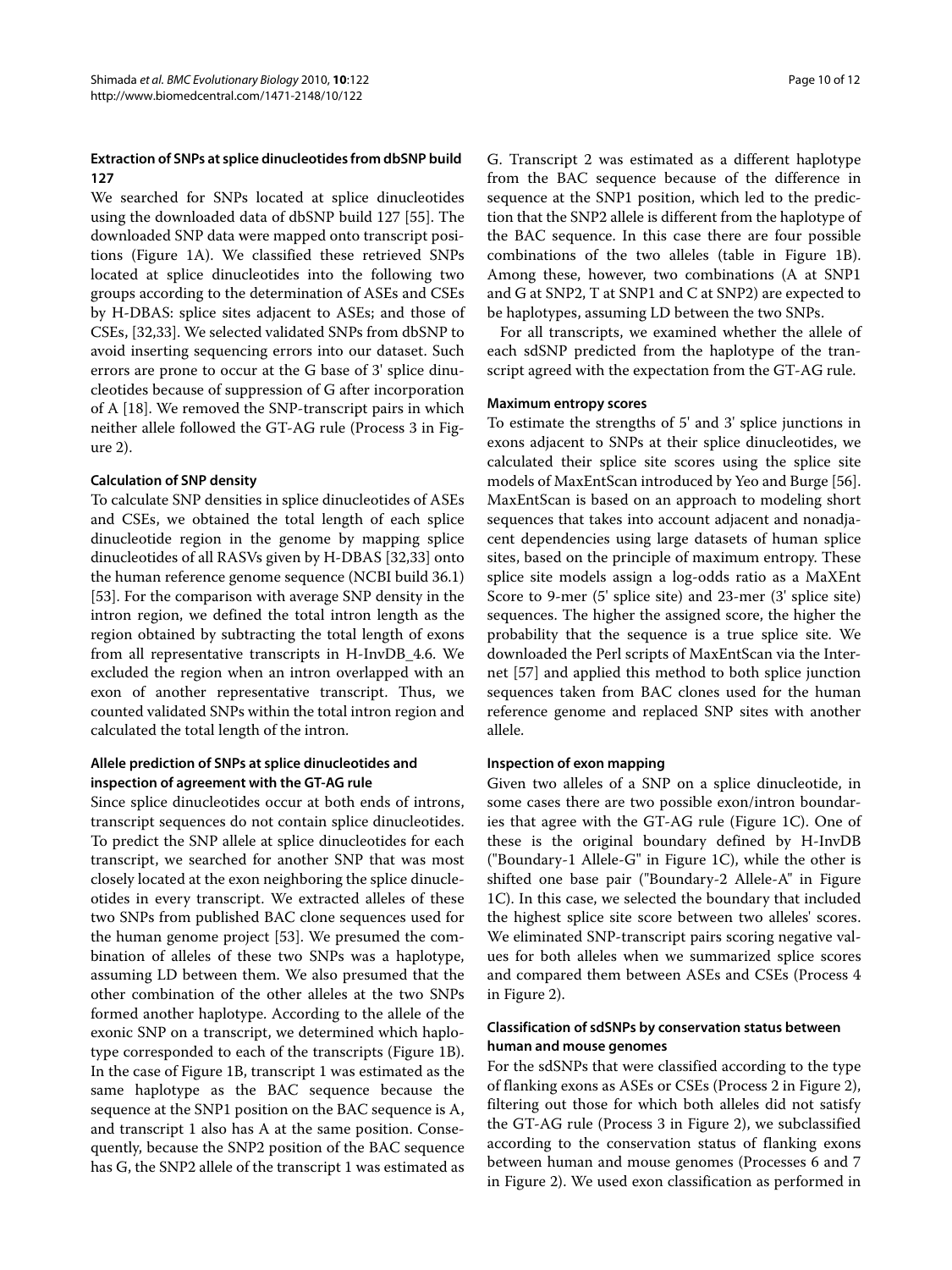a previous study [\[51\]](#page-11-12) and published through H-DBAS [[32,](#page-11-5)[33\]](#page-11-26); these references contain a detailed description of the method. Briefly, the criterion of the classification is as follows [[58](#page-11-29)], human and mouse genome sequences that mapped with exons of their transcripts were aligned. If a human exon was conserved with respect to that of the mouse counterpart exon in the genome alignment with coverage and identity greater or equal in the threshold of 70% and 60%, respectively, it was defined as transcriptconserved. If a human exonic region aligned to the mouse genomic region exceeded these thresholds where no counterpart mouse exon was mapped, it was defined as genome-conserved. If a human exonic region in the genome did not align with the mouse genome using the thresholds stated above, the exon was defined as nonconserved. Because this conservation status was defined by genome position, the conservation status of a given sdSNP was determined uniquely even if multiple transcripts included the exon flanking the sdSNP (Processes 6 and 7 in Figure [2\)](#page-3-0).

# **Additional material**

<span id="page-10-24"></span>**[Additional file 1](http://www.biomedcentral.com/content/supplementary/1471-2148-10-122-S1.ZIP) Supplemental tables**. Zip file containing the supplemental tables and their legends.

#### **Authors' contributions**

MKS designed the study, performed the statistical analysis, and drafted the manuscript. YH scripted the in-house pipeline. JT analyzed AS variants and performed the evolutionary analysis of exon conservation. TG participated in the design and execution of the study. TI conceived the study and performed interpretation of the data. All authors read and approved the final manuscript.

#### **Acknowledgements**

We thank Yumi Yamaguchi-Kabata and Ryuzo Matsumoto for their planning and advice on computer programming, and Craig Gough and Akila Mayeda for comments on an earlier version of this manuscript. We also thank all the other members of the Integrated Database and Systems Biology Team of BIRC, AIST and former members of the Integrated Database Team of JBIRC for technical assistance and for providing gene structure and annotation data. This research was financially supported by the Ministry of Economy, Trade and Industry of Japan (METI) and the Japan Biological Informatics Consortium (JBIC).

#### **Author Details**

1Biomedicinal Information Research Center, National Institute of Advanced Industrial Science and Technology, 2-42 Aomi Koto-ku, Tokyo135-0064, Japan, 2Japan Biological Informatics Consortium, 10F TIME24 Building, 2-45 Aomi, Koto-ku, Tokyo 135-0064, Japan, 3Institute for Comprehensive Medical Science, Fujita Health University, 1-98 Dengakugakubo, Kutsukake-cho, Toyoake, Aichi 470-1192, Japan, 4Hitachi Software Engineering Co., Ltd., 1-1-43 Suehirocho, Tsurumi-ku, Yokohama 230-0045, Japan and 5Center for Information Biology and DNA Data Bank of Japan, National Institute of Genetics, 1111 Yata, Mishima, Shizuoka 411-8540, Japan

#### Received: 30 October 2009 Accepted: 30 April 2010 Published: 30 April 2010

#### **References**

<span id="page-10-0"></span>1. Chasin LA: Searching for splicing motifs**.** In Alternative Splicing in the Postgenomic Era Edited by: Blencowe BJ, Graveley BR. New York: Landes Biosceince and Springer Science+Business Media; 2007:85-106. [Back N, Cohen IR, Lajha A, Lambris JD, Paoletti R (Series Editors): Advances in Experimental Medicine and Biology, vol 623.]

- <span id="page-10-1"></span>2. Srebrow A, Kornblihtt AR: The connection between splicing and cancer**.** J Cell Sci 2006, 119:2635-2641.
- <span id="page-10-2"></span>3. Burset M, Seledtsov IA, Solovyev W: Analysis of canonical and noncanonical splice sites in mammalian genomes**.** Nucleic Acids Res 2000, 28:4364-4375.
- <span id="page-10-3"></span>4. Wu Q, Krainer AR: AT-AC pre-mRNA splicing mechanisms and conservation of minor introns in voltage-gated ion channel genes**.** Mol Cell Biol 1999, 19:3225-3236.
- <span id="page-10-4"></span>5. Ars E, Kruyer H, Morell M, Pros E, Serra E, Ravella A, Estivill X, Lazaro C: Recurrent mutations in the NF1 gene are common among neurofibromatosis type 1 patients**.** J Med Genet 2003, 40:e82.
- <span id="page-10-5"></span>6. Denson J, Xi Z, Wu Y, Yang W, Neale G, Zhang J: Screening for interindividual splicing differences in human GSTM4 and the discovery of a single nucleotide substitution related to the tandem skipping of two exons**.** Gene 2006, 379:148-155.
- <span id="page-10-6"></span>7. Knudsen KE, Diehl JA, Haiman CA, Knudsen ES: Cyclin D1: polymorphism, aberrant splicing and cancer risk**[.](http://www.ncbi.nlm.nih.gov/entrez/query.fcgi?cmd=Retrieve&db=PubMed&dopt=Abstract&list_uids=16550162)** Oncogene 2006, 25:1620-1628.
- <span id="page-10-7"></span>8. Oda H, Taketomi A, Maruyama R, Itoh R, Nishioka K, Yakushiji H, Suzuki T, Sekiguchi M, Nakabeppu Y: Multi-forms of human MTH1 polypeptides produced by alternative translation initiation and single nucleotide polymorphism**.** Nucleic Acids Res 1999, 27:4335-4343.
- <span id="page-10-8"></span>9. Zhu H, Tucker HM, Grear KE, Simpson JF, Manning AK, Cupples LA, Estus S: A common polymorphism decreases low-density lipoprotein receptor exon 12 splicing efficiency and associates with increased cholesterol**.** Hum Mol Genet 2007, 16:1765-1772.
- <span id="page-10-9"></span>10. Cartegni L, Chew SL, Krainer AR: Listening to silence and understanding nonsense: exonic mutations that affect splicing**.** Nat Rev Genet 2002, 3:285-298.
- <span id="page-10-10"></span>11. Garcia-Blanco MA, Baraniak AP, Lasda EL: Alternative splicing in disease and therapy**[.](http://www.ncbi.nlm.nih.gov/entrez/query.fcgi?cmd=Retrieve&db=PubMed&dopt=Abstract&list_uids=15122293)** Nat Biotechnol 2004, 22:535-546.
- <span id="page-10-11"></span>12. The Human Genome Mutation Database (HGMD) at the Institute of Medical Genetics in Cardiff [<http://www.hgmd.cf.ac.uk/ac/index.php>]
- <span id="page-10-12"></span>13. Stenson P, Mort M, Ball E, Howells K, Phillips A, Thomas N, Cooper D: The Human Gene Mutation Database: 2008 update**.** Genome Med 2009, 1:13.
- <span id="page-10-13"></span>14. The Human Gene Mutation Database (HGMD<sup>®</sup>): Statistics for Splicing Mutations [\[http://www.hgmd.cf.ac.uk/ac/hoho2.php](http://www.hgmd.cf.ac.uk/ac/hoho2.php)]
- <span id="page-10-14"></span>15. Buratti E, Chivers M, Kralovicova J, Romano M, Baralle M, Krainer AR, Vorechovsky I: Aberrant 5' splice sites in human disease genes: mutation pattern, nucleotide structure and comparison of computational tools that predict their utilization**.** Nucleic Acids Res 2007, 35:4250-4263.
- <span id="page-10-15"></span>16. Vorechovsky I: Aberrant 3' splice sites in human disease genes: mutation pattern, nucleotide structure and comparison of computational tools that predict their utilization**.** Nucleic Acids Res 2006, 34:4630-4641.
- <span id="page-10-16"></span>17. Hiller M, Huse K, Szafranski K, Jahn N, Hampe J, Schreiber S, Backofen R, Platzer M: Single-nucleotide polymorphisms in NAGNAG acceptors are highly predictive for variations of alternative splicing**.** Am J Hum Genet 2006, 78:291-302.
- <span id="page-10-17"></span>18. Platzer M, Hiller M, Szafranski K, Jahn N, Hampe J, Schreiber S, Backofen R, Huse K: Sequencing errors or SNPs at splice-acceptor guanines in dbSNP? Nat Biotech 2006, 24:1068-1070.
- <span id="page-10-18"></span>19. Xing Y, Lee C: Evidence of functional selection pressure for alternative splicing events that accelerate evolution of protein subsequences**[.](http://www.ncbi.nlm.nih.gov/entrez/query.fcgi?cmd=Retrieve&db=PubMed&dopt=Abstract&list_uids=16157889)** Proc Natl Acad Sci USA 2005, 102:13526-13531.
- <span id="page-10-19"></span>20. Gilbert W: Why genes in pieces? Nature 1978, 271:501.
- <span id="page-10-20"></span>21. Modrek B, Lee CJ: Alternative splicing in the human, mouse and rat genomes is associated with an increased frequency of exon creation and/or loss**.** Nat Genet 2003, 34:177-180.
- 22. Alekseyenko AV, Kim N, Lee CJ: Global analysis of exon creation versus loss and the role of alternative splicing in 17 vertebrate genomes**.** RNA 2007, 13:661-670.
- 23. Sorek R: The birth of new exons: Mechanisms and evolutionary consequences**.** RNA 2007, 13:1603-1608.
- <span id="page-10-21"></span>24. Corvelo A, Eyras E: Exon creation and establishment in human genes**.** Genome Biol 2008, 9:R141.
- <span id="page-10-22"></span>25. Zhang Z, Zhou L, Wang P, Liu Y, Chen X, Hu L, Kong X: Divergence of exonic splicing elements after gene duplication and the impact on gene structures**[.](http://www.ncbi.nlm.nih.gov/entrez/query.fcgi?cmd=Retrieve&db=PubMed&dopt=Abstract&list_uids=19883501)** Genome Biol 2009, 10:R120.
- <span id="page-10-23"></span>26. Plass M, Eyras E: Differentiated evolutionary rates in alternative exons and the implications for splicing regulation**[.](http://www.ncbi.nlm.nih.gov/entrez/query.fcgi?cmd=Retrieve&db=PubMed&dopt=Abstract&list_uids=16792801)** BMC Evol Biol 2006, 6:50.